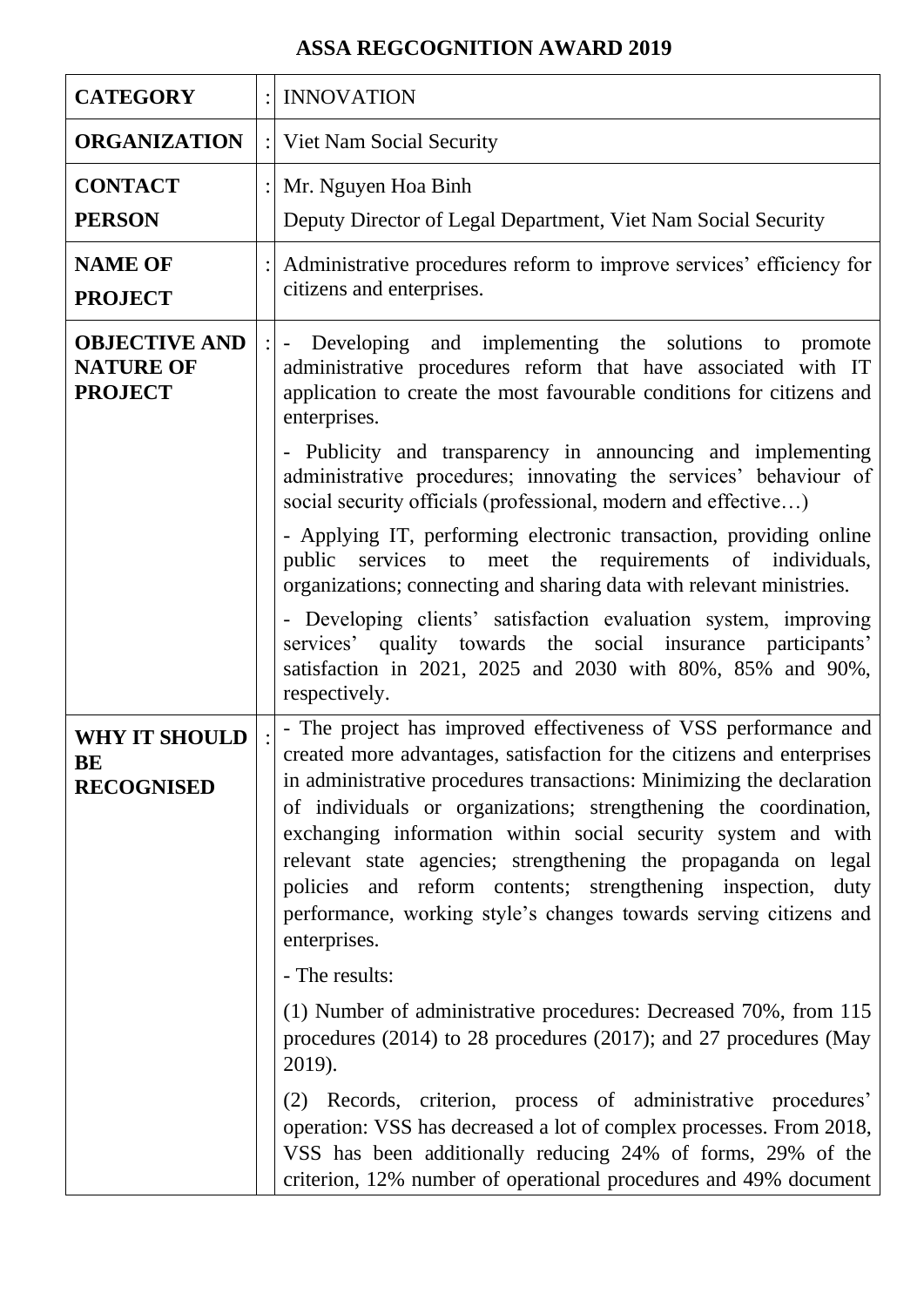|                                         | components.                                                                                                                                                                                                                                                                                                                                                                                                                                                                                                                                                                                                                                                                                                                   |
|-----------------------------------------|-------------------------------------------------------------------------------------------------------------------------------------------------------------------------------------------------------------------------------------------------------------------------------------------------------------------------------------------------------------------------------------------------------------------------------------------------------------------------------------------------------------------------------------------------------------------------------------------------------------------------------------------------------------------------------------------------------------------------------|
|                                         | (3) Number of hours to implement administrative procedures:<br>According to the statistics of World Bank, the number of hour has<br>decreased from 355 hours $(2015)$ to 147 hours $(2018)$ .                                                                                                                                                                                                                                                                                                                                                                                                                                                                                                                                 |
|                                         | (4) IT application: VSS has increased 18 levels that compared to<br>2016, risen to the $2nd$ position in overall ranking of 25 ministries,<br>Government agencies that providing public services.                                                                                                                                                                                                                                                                                                                                                                                                                                                                                                                             |
|                                         | (5) Receiving the records and returning the administrative<br>procedures' results: Proactively changed the forms of receiving<br>records in line with the requirements of the society: implementing<br>electronic transactions; transactions at the headquarters of social<br>security agencies; Transactions through public postal services<br>(businesses do not have to pay delivery fee).                                                                                                                                                                                                                                                                                                                                 |
|                                         | (6) Implementing online public services: VSS has provided 19 online<br>public services at level 3,4 for 19/27 administrative procedures.                                                                                                                                                                                                                                                                                                                                                                                                                                                                                                                                                                                      |
|                                         | (7) Connecting, sharing data with relevant ministries and agencies<br>such as: General Department of Taxation, Ministry of Health,<br>Ministry of Finance                                                                                                                                                                                                                                                                                                                                                                                                                                                                                                                                                                     |
| <b>SUMMARY OF</b><br><b>THE PROJECT</b> | : VSS has implemented some measures in an effort to promote<br>administrative procedures reform:                                                                                                                                                                                                                                                                                                                                                                                                                                                                                                                                                                                                                              |
|                                         | - Applying IT and computerization in management activities;<br>improving and connecting professional softwares, issueing unique<br>social insurance code to participants, meeting the requirements of<br>centralized data management, ensuring the sharing and connecting of<br>data throughout the system.                                                                                                                                                                                                                                                                                                                                                                                                                   |
|                                         | - Diversifying transaction methods in receiving and returning results<br>of administrative procedures in order to maximize the favourable<br>conditions for the employers, employees and individuals when<br>having transactions with social security agencies including:<br>electronic transaction for individuals and organizations in<br>contribution collection, books and cards issuance, benefits settlement<br>and payment (currently applied by over 90% of enterprises); using<br>post service (free of charge) and direct transaction at One-stop<br>services. VSS also have been strengthening to apply One-stop<br>services at the Centre of Public administrative services at district and<br>provincial levels. |
|                                         | - Reviewing all administrative procedures within the function and<br>tasks of VSS to make proposals on simplifying, reducing procedures<br>and time for administrative procedures.                                                                                                                                                                                                                                                                                                                                                                                                                                                                                                                                            |
|                                         | - Developing E-system on contribution collection-contribution<br>payment- social insurance benefit payment applying<br>online                                                                                                                                                                                                                                                                                                                                                                                                                                                                                                                                                                                                 |